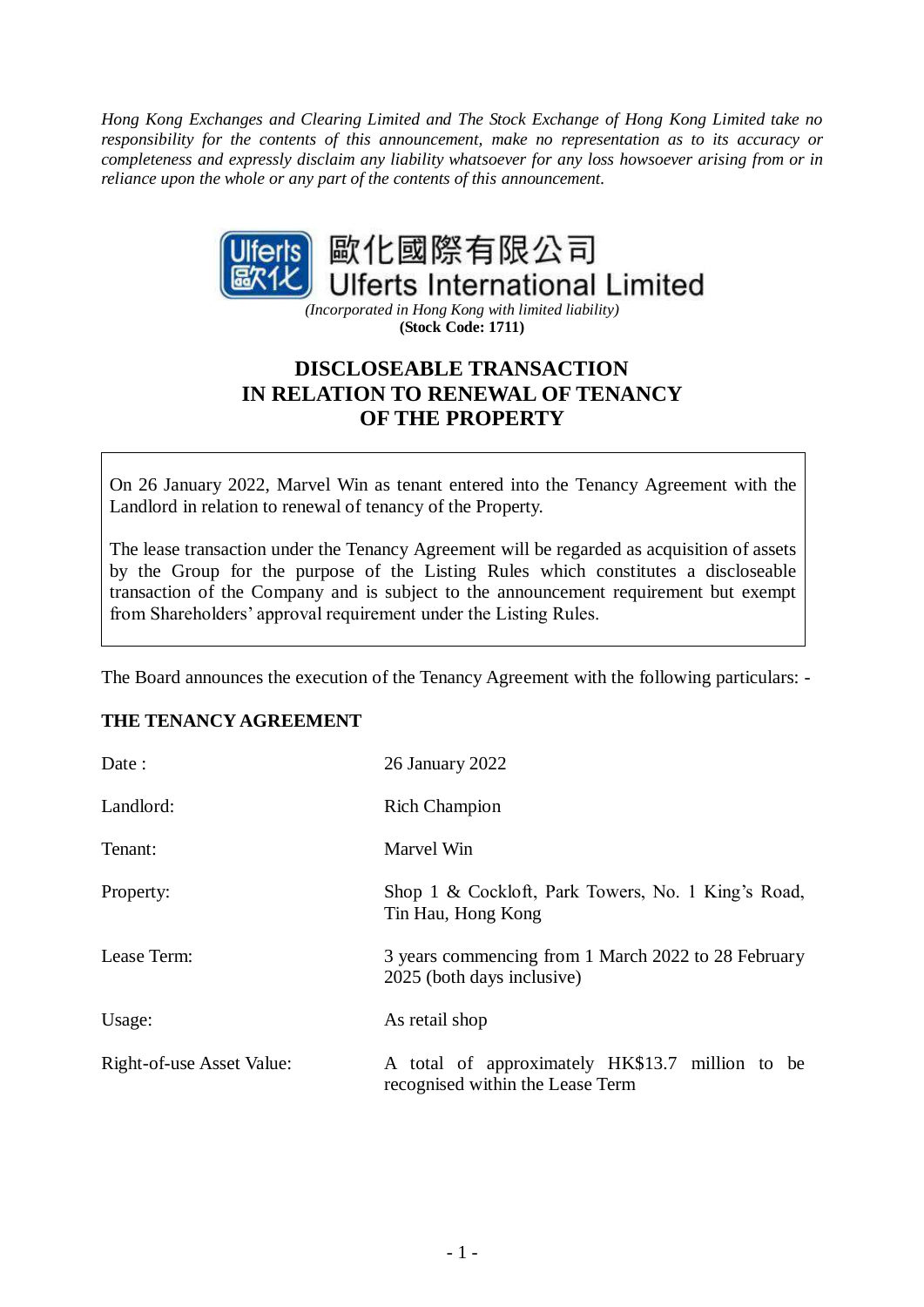## **INFORMATION OF THE LANDLORD**

The Landlord is an investment holding company incorporated in Hong Kong with limited liability.

To the best of the knowledge, information and belief of the Directors and having made all reasonable enquiries, the Landlord and its ultimate beneficial owners are Independent Third Parties.

## **REASONS AND BENEFITS FOR RENEWAL OF TENANCY AGREEMENT**

The Company is an investment holding company and its subsidiaries are principally engaged in retail of home furniture mainly imported from Europe.

The terms and conditions of the Tenancy Agreement are arrived at after arm's length negotiation between the parties with reference to the prevailing market rental of similar properties in the nearby locations. The Directors considered that the terms and conditions of the Tenancy Agreement are fair and reasonable and the transaction is on normal commercial terms, in the ordinary and usual course of business and in the interests of the Company and its Shareholders as a whole.

## **LISTING RULES IMPLICATIONS**

In accordance with HKFRS 16 "Leases", the Company will recognise right-of-use assets in the consolidated financial statements of the Company in connection with the tenancy of the Property. Accordingly, the lease transaction under the Tenancy Agreement will be regarded as acquisition of assets by the Group for the purpose of the Listing Rules.

As one or more of the applicable percentage ratios (as defined in the Listing Rules) in respect of the value of the right-of-use assets to be recognised under the Tenancy Agreement exceed 5% but are less than 25%, the transaction contemplated thereunder constitutes a discloseable transaction of the Company and is subject to the announcement requirement but exempt from Shareholders' approval requirement under Chapter 14 of the Listing Rules.

## **TERMS USED IN THIS ANNOUNCEMENT**

| "Board" or "Director(s)" | the board of directors of the Company                                                                                                                        |
|--------------------------|--------------------------------------------------------------------------------------------------------------------------------------------------------------|
| "Company"                | Ulferts International Limited, a company incorporated in Hong<br>Kong with limited liability, the issued shares of which are<br>listed on the Stock Exchange |
| "Group"                  | the Company and its subsidiaries from time to time                                                                                                           |
| "HK\$"                   | Hong Kong dollars, the lawful currency of Hong Kong                                                                                                          |
| "HKFRS"                  | Hong Kong Financial Reporting Standards issued by the Hong<br>Kong Institute of Certified Public Accountants                                                 |